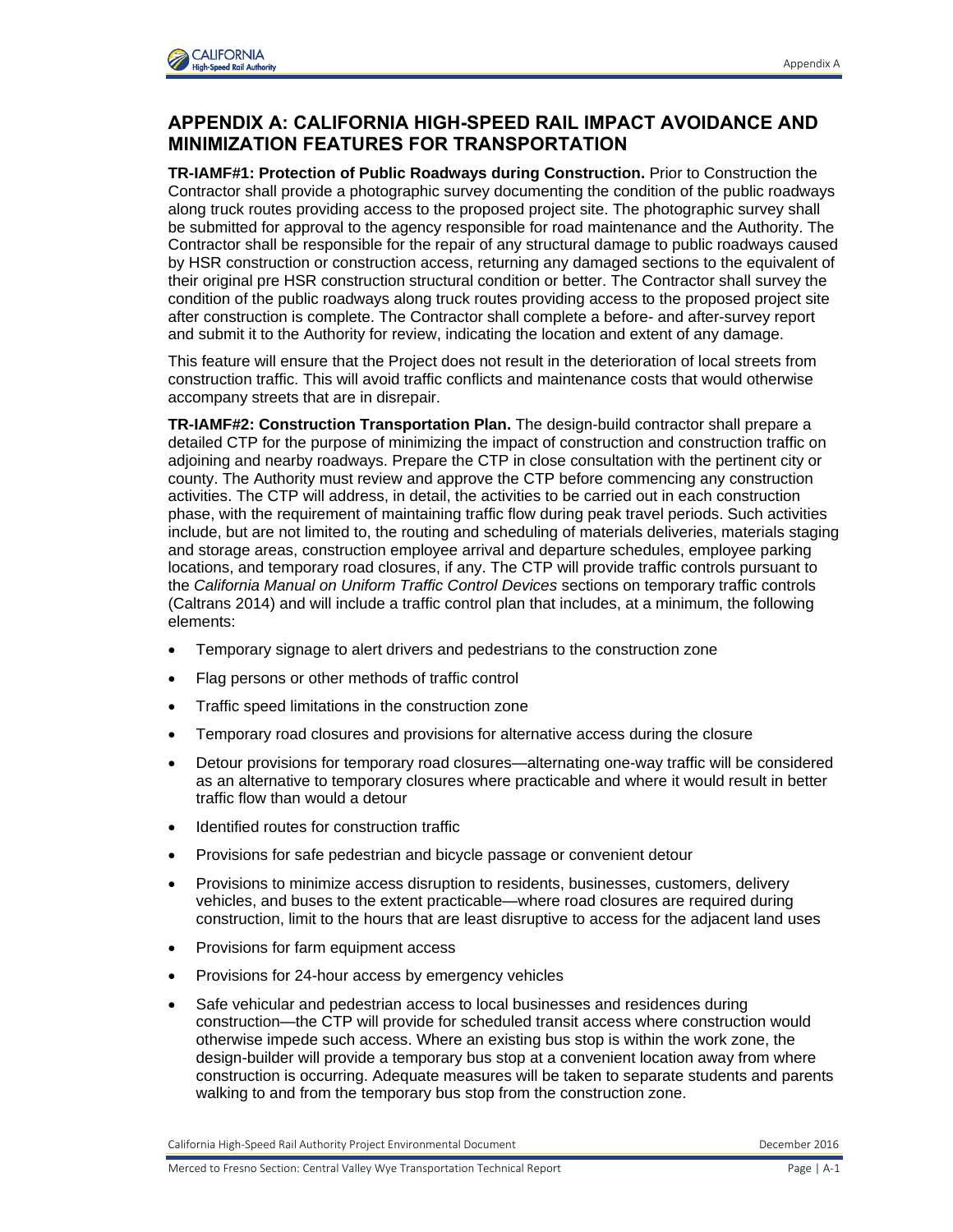- Advance notification to the local school district of construction activities and rigorously maintained traffic control at all school bus loading zones within the work zone, to ensure the safety of school children. Review existing or planned Safe Routes to Schools with school districts and emergency responders to incorporate roadway modifications that maintain existing traffic patterns and fulfill response route and access needs during project construction and HSR operations.
- Identification and assessment of the potential safety risks of project construction to children, especially in areas where the project is located near homes, schools, day care centers, and parks
- Promotion of child safety within and near the project vicinity. For example, crossing guards could be provided in areas where construction activities are located near schools, day care centers, and parks
- CTPs will consider and account for the potential for overlapping construction from reasonably foreseeable projects

This feature reduces the potential for interruptions in traffic flow during construction. Although traffic congestion cannot be avoided in all circumstances, a CTP ensures that traffic control will be handled in a consistent manner that complies with industry standards for traffic management. This will reduce the impact of delays resulting from construction.

**TR-IAMF#3: Off-Street Parking for Construction-Related Vehicles**. Identify adequate offstreet parking for all construction-related vehicles throughout the construction period. If adequate parking cannot be provided on the construction sites, designate a remote parking area and use a shuttle bus to transfer construction workers to the job site. This measure shall be addressed in the CTP. This feature will reduce conflict between existing users and construction vehicles over parking space by providing an option for off-site parking.

**TR-IAMF#4: Maintenance of Pedestrian Access.** Prepare specific construction management plans to address maintenance of pedestrian access during the construction period. Actions to limit pedestrian access would include, but not be limited to, sidewalk closures, bridge closures, crosswalk closures or pedestrian rerouting at intersections, placement of construction-related material within pedestrian pathways or sidewalks, and other actions that may affect the mobility or safety of pedestrians during the construction period. If sidewalks are maintained along the construction site frontage, provide covered walkways. Maintain pedestrian access where feasible (i.e., meeting design, safety, Americans with Disabilities Act requirements). This measure shall be addressed in the CTP. This feature will reduce the potential hazards to pedestrians of construction activities by implementing specific measures to accommodate pedestrians and provide for their safety at construction sites.

**TR-IAMF#5: Maintenance of Bicycle Access.** Prepare specific construction management plans to address maintenance of bicycle access during the construction period. Actions to limit bicycle access would include, but not be limited to, bike lane closures or narrowing, closure or narrowing of streets that are designated bike routes, bridge closures, placement of construction-related materials within designated bike lanes or along bike routes, and other actions that may affect the mobility or safety of bicyclists during the construction period. Maintain bicycle access where feasible (i.e., meeting design, safety, Americans with Disabilities Act requirements). This measure shall be addressed in the CTP. This feature will reduce the potential hazards to bicyclists of construction activities by implementing specific measures to accommodate bicyclists and provide for their safety at construction sites.

**TR-IAMF#6: Restriction on Construction Hours.** Limit construction material deliveries between 7 a.m. and 9 a.m. and between 4 p.m. and 6 p.m. on weekdays. Limit the number of construction employees arriving or departing the site between the hours of 7:00 a.m. and 8:30 a.m. and 4:30 p.m. and 6:00 p.m. Areas where these restrictions will be implemented will be determined as part of the CTP. Based on Authority review of the CTP the restricted hours maybe altered due to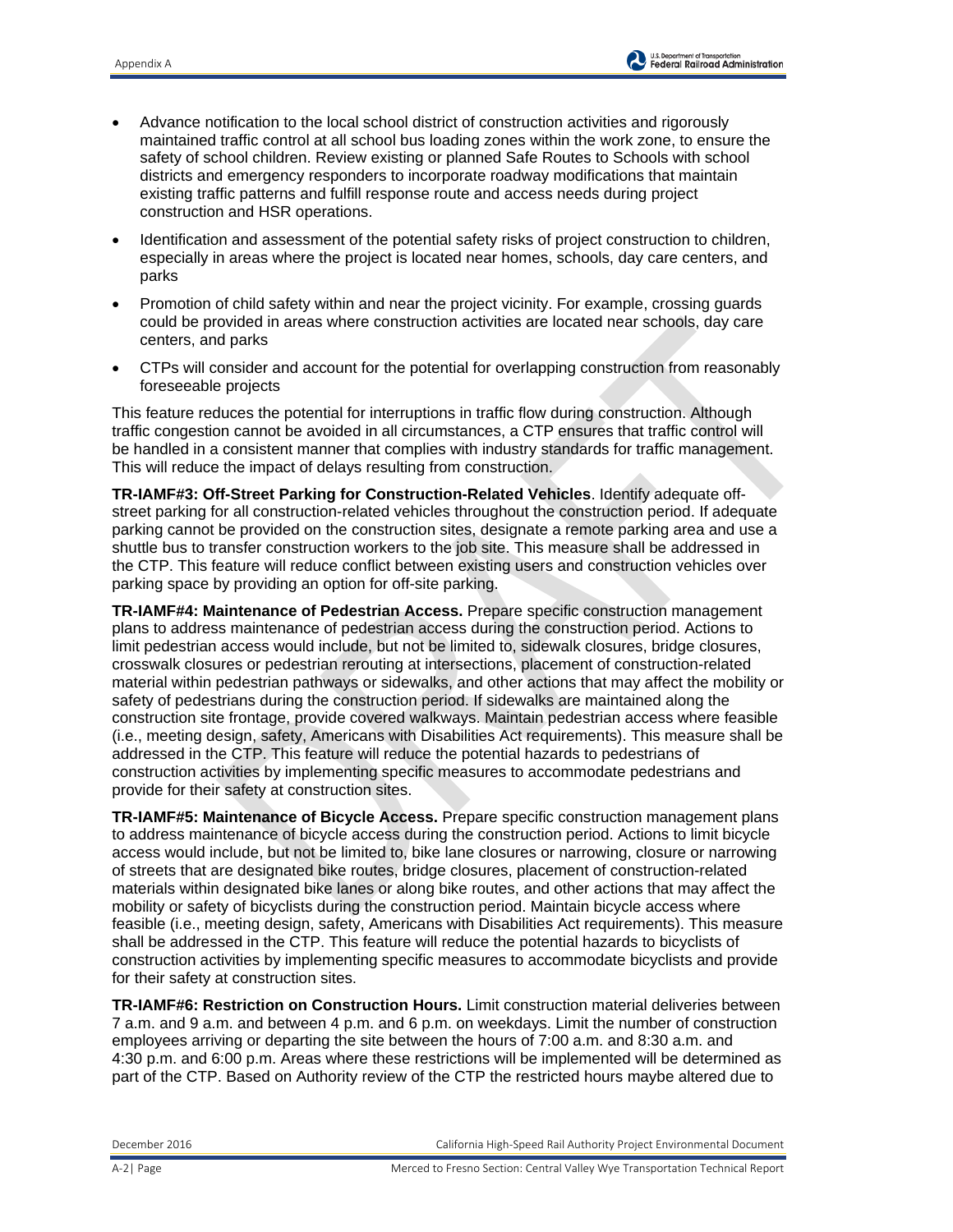local travel patterns. This feature will reduce potential conflicts between existing vehicles and construction traffic. It will also limit construction-related noise to working hours.

**TR-IAMF#7: Construction Truck Routes.** Deliver all construction-related equipment and materials on the appropriate truck routes. Prohibit heavy-construction vehicles from accessing the site via other routes. Truck routes will be established away from schools, day care centers, and residences, or along routes with the least impact if the Authority determines those areas are unavoidable. This measure shall be addressed in the CTP. This feature will reduce potential conflicts between existing vehicles and construction traffic, as well as hazards related to placing new truck traffic on streets that are not suited to truck traffic due to the types of uses that adjoin them.

**TR-IAMF#8: Construction during Special Events.** Provide a mechanism to prevent roadway construction activities from reducing roadway capacity during major athletic events or other special events that substantially (10 percent or more) increase traffic on roadways affected by project construction. Mechanisms include the presence of police officers directing traffic, specialevent parking, use of within-the-curb parking, or shoulder lanes for through-traffic and traffic cones. This measure shall be addressed in the CTP.

This feature reduces the potential for interference with special events during construction. Although traffic congestion cannot be avoided in all circumstances, this feature commits the Authority to traffic controls that comply with industry standards for traffic management. This will reduce the impact of delays resulting from construction.

**TR-IAMF#9: Protection of Freight and Passenger Rail during Construction.** Repair any structural damage to freight or public railways that may occur during the construction period, and return any damaged sections to their original structural condition. If necessary, during construction, a "shoofly" track would be constructed to allow existing train lines to bypass any areas closed for construction activities. Upon completion, tracks would be opened and repaired; or new mainline track would be constructed, and the "shoofly" would be removed. Contractor repair responsibility will be included in the design/build contract.

**TR-IAMF#10: Maintenance of Transit Access.** The Contractor shall prepare specific construction management plans to address maintenance of transit access during the construction period. Actions that limit transit access would include, but not be limited to, roadway lane closures or narrowing, closure or narrowing of streets that are designated transit routes, bus stop closures, bridge closures, placement of construction-related materials within designated transit lanes, bus stop or layover zones or along transit routes, and other actions that may affect the mobility or safety of bus transit during the construction period. Maintain transit access where feasible (i.e., meeting design, safety, ADA requirements). This measure shall be addressed in the CTP.